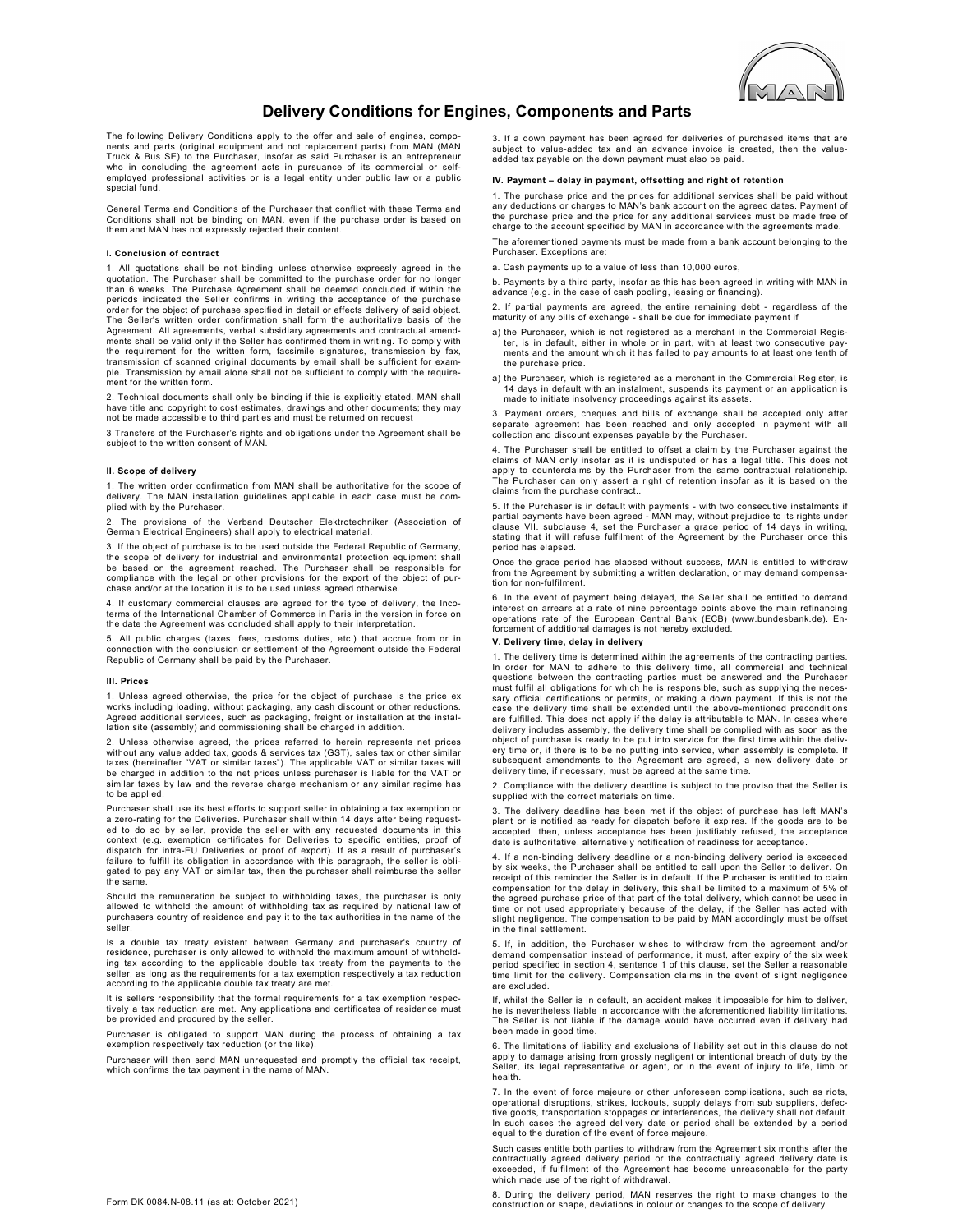provided that, when taking into account the interests of MAN, the changes are not unreasonable for the Purchaser. If MAN uses characters or numbers to designate the purchase order or the purchased item, no rights may be derived solely from this. Any information that is provided in descriptions that are valid at the time the Agreement is concluded and that concern the scope of delivery, appearance, services, dimensions and weights, fuel consumption, operating costs, freight rates and other values relating to the purchased item shall be deemed approximate.<br>They shall serve as a yardstick for determining if the purchased item is free of<br>defects pursuant to Section X. "Liability for defects".

### VI. Acceptance

1. The Purchaser shall be entitled to inspect the object of purchase at the agreed acceptance location within six days following notification that the object of pur-chase is ready for dispatch. The right to perform an inspection shall be deemed to have been tacitly renounced if the inspection is not carried out within the specified

period or if the dispatch order is issued. The object of purchase shall then be deemed to have been transferred and duly delivered when it is delivered to the Purchaser or its appointed agent.

2. If, after notification of readiness for dispatch, the Purchaser delays for more than<br>14 days in taking possession of the object of purchase, in issuing the shipping<br>instructions, in fulfilling the payment agreements or then the Seller shall after expiry of an appropriate period of grace that has been stipulated in writing be entitled to withdraw from the Agreement through a declaration in writing and demand 15% of the purchase price as compensation.

Said compensation shall be higher or lower, if the Seller can furnish proof of a<br>larger extent of damage or the Purchaser can furnish proof of a smaller extent of<br>damage, or of no damage whatsoever. A grace period need not capable of paying the purchase price within this time period.

3. If the Seller does not exercise its right under section 2, it shall then, without prejudice to its other rights, be entitled to dispose freely of the object of purchase and to deliver an equivalent object of purchase in its place in accordance with the terms of the Agreement and within a reasonable period.

4. As a basic principle, the object of purchase is not taken back.

### VII. Retention of title

1. The object of purchase shall remain the property of MAN until all claims arising from the Agreement are settled in full. The retention of title shall also apply to all claims that MAN subsequently obtains against the Purchaser in connection with the object of purchase, e.g. due to repairs or spare part deliveries as well as other services.

2. Any handling and processing by the Purchaser or a third party of the object of purchase, for which MAN holds the retention of title, as well as any connection to external properties, is carried out on behalf of MAN. For emerging properties, MAN is due shared ownership according to the value of the object of purchase.

3. The Purchaser is entitled to handle and sell the object of purchase within the framework of its proper business practices; as a precautionary measure, the<br>Purchaser shall hereby assign its claims from reselling the object of purchase to<br>MAN. The Purchaser is authorised to collect the claims. The anno assignment and collection of the claim by MAN remain reserved. MAN undertakes to release the securities to which it is entitled to the extent that the invoice value of the goods subject to retention of title exceeds the claims to be secured, so long as these have not yet been settled, by more than 20%.

4. Should the Purchaser fail to pay the purchase price and prices for additional services or fails to pay in accordance with the terms of the Agreement, the Seller shall be entitled to withdraw from the Agreement and/or in the event of a culpable breach of contractual obligations on the part of the Purchaser shall be entitled to claim compensation instead of performance if the Seller has given the Purchaser notice to remedy the breach without result, unless such notice is deemed unneces-sary according to the statutory provisions. Without prejudice to the Purchaser's payment obligations, the Seller shall be entitled to sell the object of purchase, plus accessories, that he has taken back into his possession on the open market for the best possible price. The Seller shall at his discretion also be entitled to arrange for a publicly appointed and sworn expert to ascertain the customary value of the object purchased. The Purchaser shall bear all costs arising from the object purchased being taken back and reutilised. The utilisation costs, without provision of proof, are 5% of the usual selling value. They shall be set higher or lower if the Seller can furnish proof of higher costs or the Purchaser can furnish proof that lower costs or no costs at all have been incurred. If the Purchaser fails to fulfil its obligations and if the Seller asserts its retention of title, then under no circumstances may it be claimed that the object purchased is required to maintain the Purchaser's business.

5. In case of third-party access, in particular the seizure of the object of purchase, the Purchaser must inform MAN immediately in writing and notify the third party of MAN's retention of ownership.

The Purchaser will pay all costs which are applied to lifting the seizure and to replacing the object of purchase as long as they cannot be collected from third parties.

6. The Purchaser is responsible for keeping the object of purchase in good condi-tion for the duration of the retention of title and for immediately having all maintenance work that is scheduled by the manufacturer and any necessary repair work carried out (except in emergencies) by MAN or by a workshop approved by MAN to service the object of purchase. During the period of retention of title the Purchaser<br>must insure the object of purchase for theft, burglary, fire, third-party liability and<br>damage with the proviso that the Seller shall be insurance policy until payment in full of the remaining amounts due. The insurance policy and premium receipts must be submitted to the Seller on request.

7. The Seller has the right to waive the retention of title according to this clause by means of a written declaration towards the Purchaser. The Purchaser agrees to the waiver by accepting the next performance and / or delivery of goods ordered, or by giving a corresponding written declaration to the Seller.

8. If the law of a country does not allow a retention of title but allows similar rights to be reserved, MAN shall be entitled to exercise all such rights. The Purchaser is obliged to take any action that is required for these rights to the object of purchase to come into effect and remain valid at its own cost.

#### VIII. Purchaser's obligations in the case of assembly

1. The Purchaser shall create all preconditions, which facilitate rapid assembly by MAN, at its expense.

2. On request by MAN, these include, in particular, the provision of specialists and assistants, equipment, energy, water and operating materials and resources; also the preparation of all earthworks, foundations, construction and scaffolding works. Access routes and the installation site must be levelled at floor level and be strong enough for vehicles and the foundations must be completely dry and set. If requested by MAN, the Purchaser shall provide suitable rooms for personnel and assembly equipment.

3. If the installations are to be carried out abroad, the Purchaser shall obtain all entry, work and other permits required at its expense.

#### IX. Transfer of risks

1. If the Purchaser is an entrepreneur, the risk of accidental loss and accidental destruction of the object of purchase shall pass to the Purchaser upon handover, in the case of a sales shipment upon delivery of the object of purchase to the shipping company, freight carrier or other person designated to carry out shipment.

Risk shall be transferred on handover even if the Purchaser's acceptance is delayed.

2. In cases where delivery includes assembly, risk shall be transferred as soon as the equipment is ready to be put into service for the first time or, if there is to be no putting into service, when assembly is complete.

If MAN's performance is damaged or destroyed through force majeure, war, unrest, sabotage or other unavoidable circumstances for which MAN is not responsible after the equipment has been despatched from the plant but before the transfer of risks, MAN shall be entitled to that part of the fee, which equates to the damaged or destroyed performance.

3. From the date of fulfilment, MAN must assume responsibility in accordance with the provisions in section XI.

4. Delivered objects of purchase must be accepted by the Purchaser even if they have inessential defects regardless of the rights specified in section XI.

## X. Fulfilment

1. The delivery shall be deemed to have been fulfilled when the risk is passed to the Purchaser in accordance with section IX.

# 2. Partial deliveries are permitted.

## XI. Liability for defects

1. In the event of resale to the end customer (contractual partner of the Purchaser), the right to assert claims shall expire in 12 months after delivery of the object of purchase to the end customer, however, the claims shall lapse at the latest 36 months after dispatch to the Purchaser or notification of readiness for dispatch to the Purchaser.

2. Shortening the statute of limitations as set out in subclause 1, sentence 1 does not apply to claims based on defects arising from grossly negligent or intentional breach of duty by the Seller, its legal representative or agent, or in the event of injury to life, limb or health.

3. If, under legal provisions, the Seller is liable for damage caused by slight negligence, the Seller's liability shall be limited:

Liability shall exist only in the event that material contractual obligations are breached, which the Purchase Agreement intends to impose on the Seller by virtue of its very content and purpose or whose performance is a prerequisite for the proper execution of the Purchase Agreement in the first place and on compliance with which the Purchaser may and does regularly rely. This liability shall be limited to typical kinds of damage foreseeable at the time the agreement was concluded. Insofar as the damage is covered by insurance taken out by the Purchaser for the type of damage in question (fixed-sum insurance policies are excluded), the Seller shall be liable only for possible concomitant disadvantages for the Purchaser (e.g. higher insurance premiums or interest-related disadvantages) until the claim in question has been settled by the insurance company

Personal liability of the legal representatives, persons acting under instructions and employees of the Seller's company for damage caused by slight negligence on their part is excluded.

Subclause 2 of this clause applies accordingly to the aforementioned limitation of liability and the aforementioned exclusion of liability.

4. Irrespective of whether the Seller is at fault, any liability of the Seller in respect of fraudulent concealment of a defect, from taking over a warranty or a procurement risk and according to the product liability law shall remain unaffected.

5. As regards the procedure for the elimination of defects, the following shall apply:

a. The Purchaser shall immediately address claims in respect of defects to the Seller. In the event of oral notifications of claims the Purchaser is to be given a written confirmation of receipt of the notification in question.

b. If rectification of the defects by MAN is unreasonable, the defects may, with the agreement of MAN, be rectified professionally by the Purchaser or a third party. In this case, MAN shall reimburse the costs which MAN would have incurred in rectifying the defects.

c. For the parts that are installed in the course of the elimination of defects, the Purchaser is entitled to make claims arising from defects until the period of limitais entitled to make claims arising from defects until the period of limitation of liability for the object of purchase under the Purchase Agreement has expired.

d. Any parts that are replaced become the property of MAN.

e. MAN shall bear the costs arising from the rectification or delivery of spare parts – if it transpires that the complaint is justified – the costs of the replacement part including dispatch and the appropriate costs (appropriateness of the costs is in particular given when the engine is freely accessible or is accessible with a sufficiently dimensioned maintenance flap) of removal and installation; furthermore, if it can rightly be demanded on the merits of the individual case, the costs of providing any fitters and/or assistants that may be necessary will be added.

f. To undertake any rectification work, the Purchaser must

- i) grant the necessary time and opportunity
- ii) furnish, at his expense, the necessary equipment and facilities and carry out ancillary work
- iii) perform, at his expense, any work above and beyond the original scope of the .<br>order.